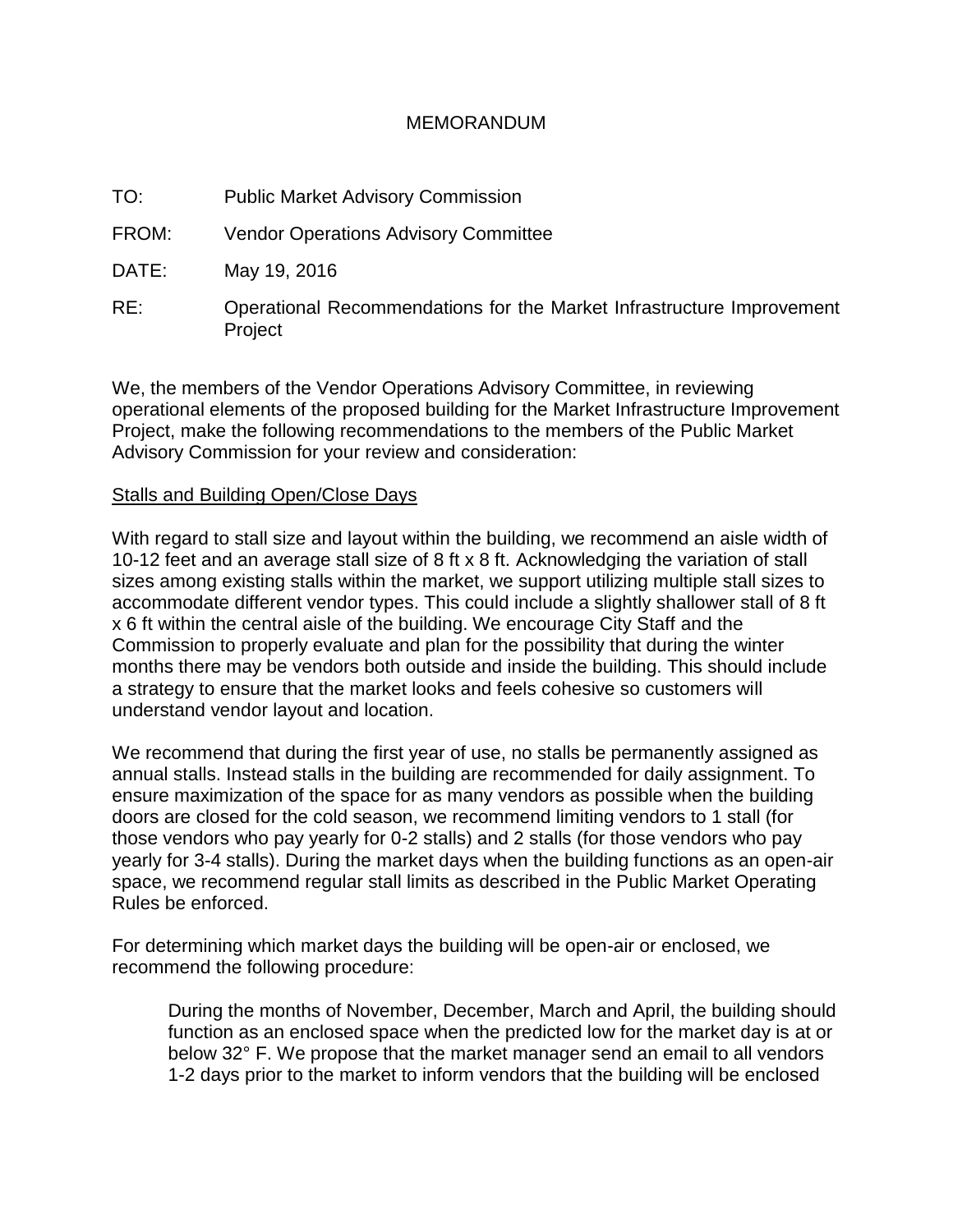for the upcoming market day. On these days, cold season stall limitations will be enforced.

During the months of January and February, the building should only function as an enclosed space.

## Rule Updates and Market Day Stall Assignment

In order to have flexibility as the new space becomes part of the market's operations, we recommend that these operational guidelines be utilized for the first full year the building becomes part of market operations. After that time we recommend that feedback be solicited from all market vendors and the Vendor Operations Advisory Committee reconvene to review operations for the new building. We recommend that any changes to the Public Market Operation Rules be made after the one-year review period.

As the new location for the vehicular drive thru will directly impact existing market vendors' setup procedures, we recommend the Market Manager review and propose an appropriate time for this drive thru to be operational for vendor unloading and unloading, while also identifying an appropriate time for vendors to be able to setup in the stalls located within the drive thru area.

Acknowledging the new complexities of stall and vendor parking presented by the new building, we recommend that City Staff review and propose a staggered, tiered stall assignment procedure to be implemented for all market vendors. As this process can already be challenging, particularly for daily vendors, we recommend the implementation of a new stall assignment timeline be piloted for the same one- yearperiod as the other operational guidelines, in this case superseding the existing Public Market Operating Rule language on stall assignment times.

We recommend that carts designed for use by the vendors (for loading/unloading and stall storage) be explored as a method to improve the stall assignment and unloading process for vendors and also to encourage vertical storage within stall spaces. We recommend these carts be purchased and managed by the Market, to support vendors in this space transition. We acknowledge that cart storage, maintenance and cost are all variables in this potential solution.

# Parking

With regard to the loss of onsite vendor parking for yearly assigned, annual vendor parking spaces, we recommend City Staff identify replacement parking for those vendors whose parking will no longer be available at the market due to the new building footprint. We additionally recommend that City Staff work with the Downtown Development Authority to locate offsite parking for vendors. This parking could be